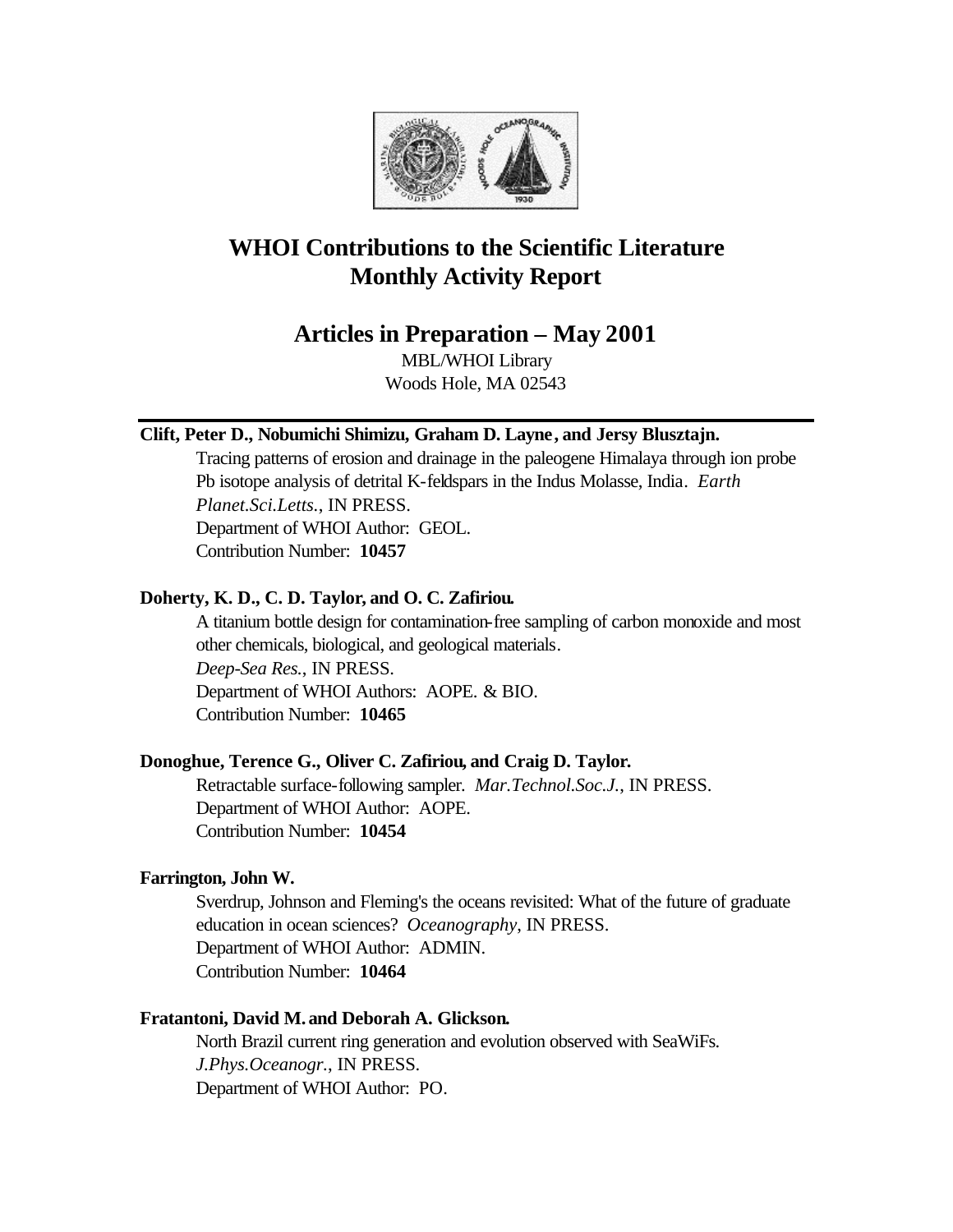Contribution Number: **10462**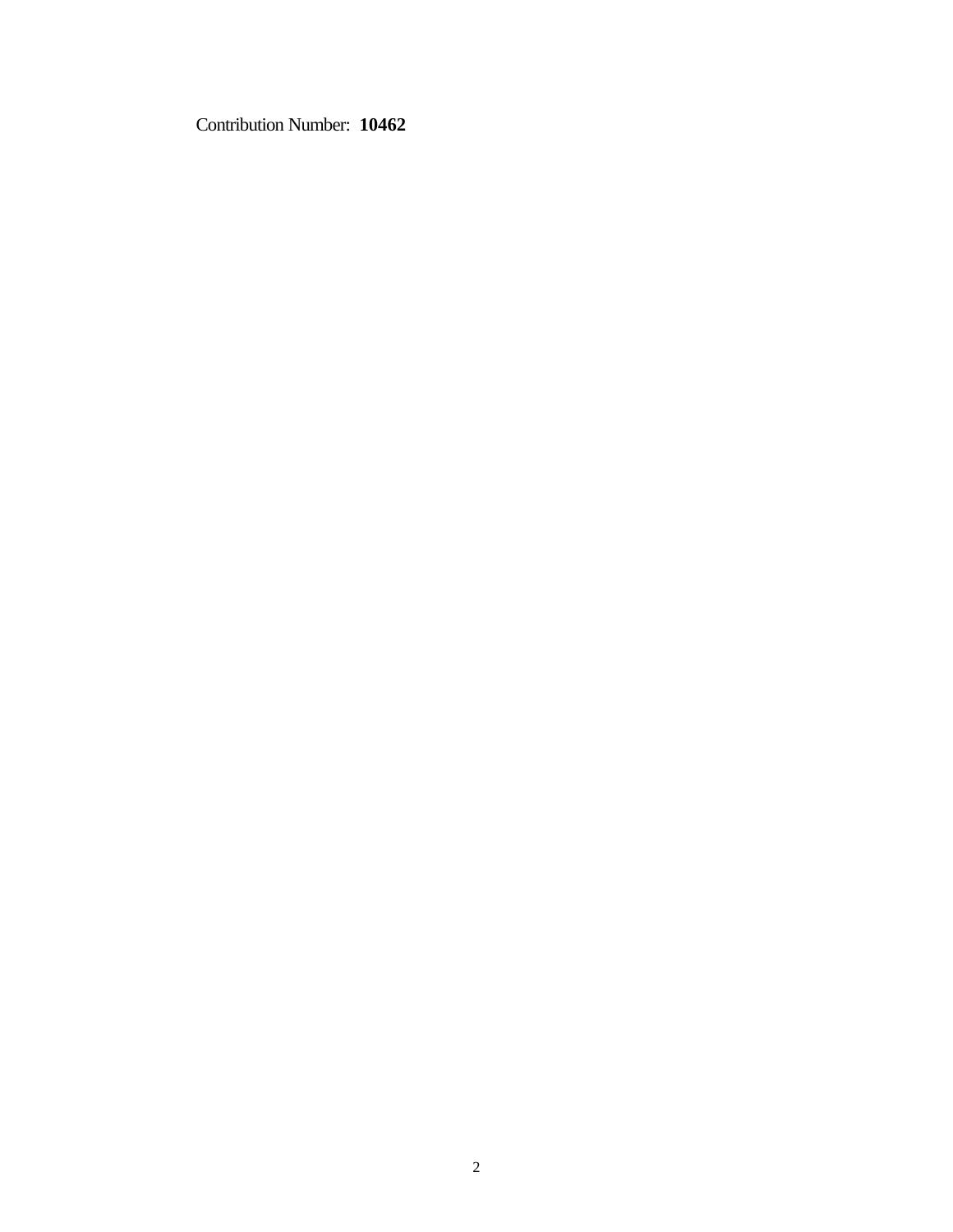## **Nowacek, Douglas P., Mark P. Johnson, Peter L. Tyack, Kenneth A. Shorter, William A. McLellan, and D. Ann Pabst.**

Buoyant Balaenids: The ups and downs of buoyancy in right whales. *Proceedings of the Royal Society: Biological Sciences*, IN PRESS. Department of WHOI Author: BIO. Contribution Number: **10463**

#### **Sheremet, A., R. T. Guza, S. Elgar, and T. H. C. Herbers.**

Infragravity waves. Part 1: Unidirectional analysis. *J.Geophys.Res.*, IN PRESS. Department of WHOI Author: AOPE. Contribution Number: **10453**

#### **Sheremet, Vitalii.**

Laboratory experiment with tilted convective plumes on a centrifuge: A finite angle between the buoyancy force and axis of rotation. *J.Fluid Mech.*, IN PRESS. Department of WHOI Author: PO. Contribution Number: **10446**

## **Smith, Deborah K., Laura S. L. Kong, Kevin T. M. Johnson, and**

### **Jennifer R. Reynolds.**

Volcanic morphology of the submarine Puna Ridge, Kilauea Volcano. *American Geophysical Union Monograph*, IN PRESS. Department of WHOI Author: GEOL. Contribution Number: **10455**

#### **Smith, Deborah K., Maurice A. Tivey, Patricia M. Gregg, and Laura S. L. Kong.**

Magnetic anomalies at the Puna Ridge, a submarine extension of Kilauea Volcano: Implications for lava deposition. *J.Geophys.Res.*, IN PRESS. Department of WHOI Author: GEOL. Contribution Number: **10456**

#### **Solow, Andrew R.**

An approximate confidence for survival probability based on Jackson's method. *Biometrics*, IN PRESS. Department of WHOI Author: MPC. Contribution Number: **10452**